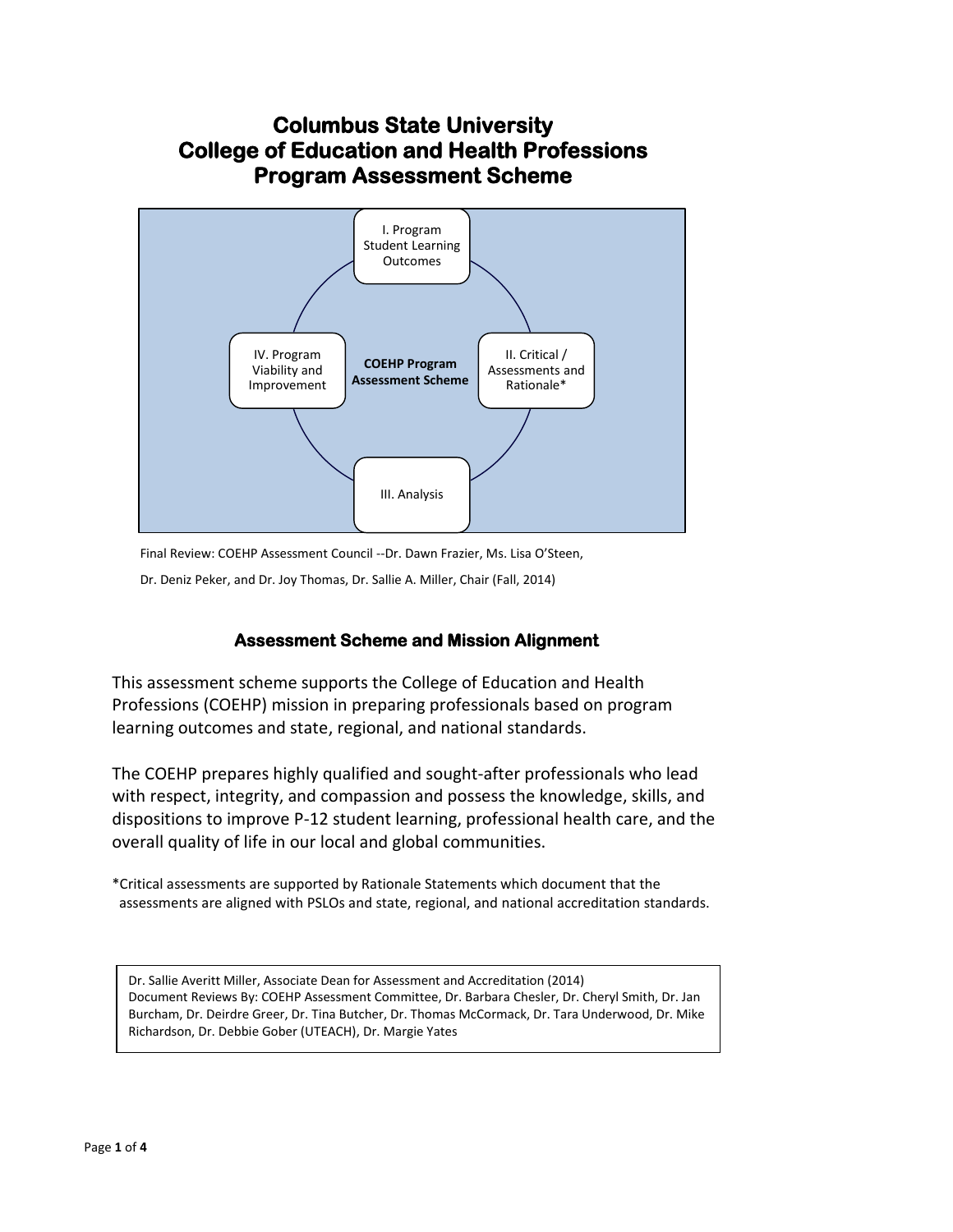## **Program Assessment Scheme Glossary**

- I. **Program Student Learning Outcomes (PSLOs)** identify what the student should know and be able to do at program completion. The PSLOs should be verified yearly by program faculty in terms of:
	- a. Relevancy in today's environment Outcomes must be measurable and aligned with independent third party evaluations and evaluators (I3PEs). *Associate Dean for Assessment and Accreditation, 2014*
	- b. Valid in terms of Construct Validity To what extent does the evaluation measure what it claims to measure? *Council for the Accreditation of Educator Preparation, February 2014, "CAEP Evidence Guide", 2014*
	- c. Valid in terms of Content Validity Are the right attributes being measured in the right balance? *Council for the Accreditation of Educator Preparation, February 2014, "CAEP Evidence Guide", 2014*
	- d. Valid in terms of Predictive Validity Is there evidence that teachers and leaders graduating from highly rated teacher and leader preparation programs are more effective and employable in their field for which they were trained?
- **II. Critical Assessments** are supported by their respective rationale statements. Thus, these assessments result in defensible data with a thread of consistency with the same course over the years regardless of who teaches the course and what venue is used. In addition, they provide evidence that students are, or are not, accomplishing the program student learning outcomes.

The critical assessments must be aligned with the standards as well as the program student learning outcomes. According to SACS 3.3.1.1., programs are held accountable for providing evidence to the extent to which the Program SLOs are achieved.



In some cases, the critical and key assessments may overlap in definition. Dr. Dawn Frazier, Ms. Lisa O'Steen, Dr. Deniz Peker, and Dr. Joy Thomas, 2014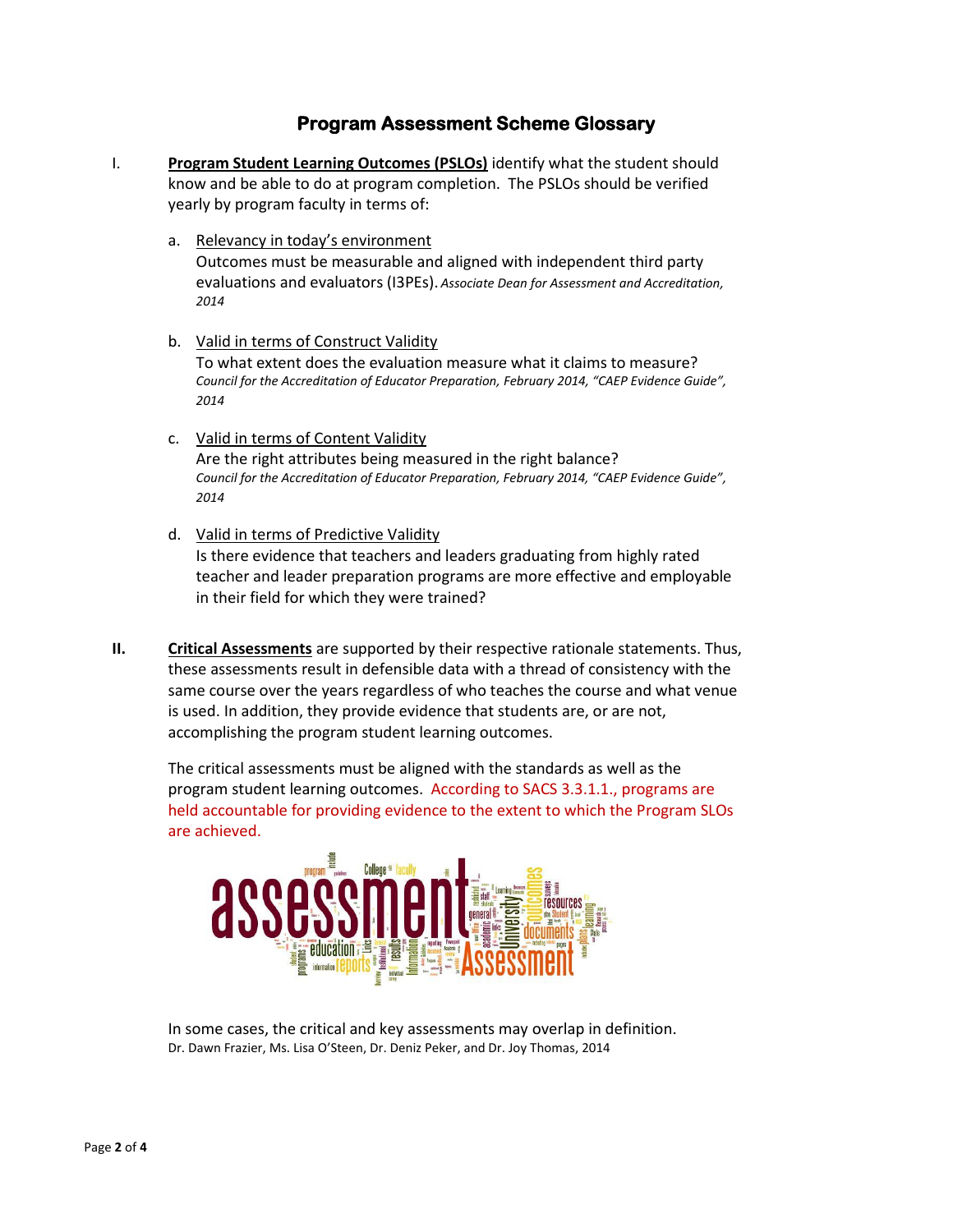**III.** The **Rationale Statements** specify the reasoning behind the critical assessments and how they contribute to measuring the program or course student learning outcomes. The statements also provide evidence that the assessments are aligned with state, regional, and national standards.

Many educator preparation programs require Critical Assessments. Here, each assessment includes a *rationale statement*.

The rationale statement addresses the following:

- 1. What does the assessment purport to measure?
- 2. Are the purpose and measure aligned with the rubric? Standards?
- 3. Indicate to what extent the course assessment directly supports program student learning outcomes.

*The rationale statement will create a thread of consistency with the same course over the years regardless of who teaches the course and what venue (e.g., online and on-campus) is used. Associate Dean for Assessment and Accreditation, 2014*

#### **IV. Evaluation of Program Viability and Opportunities for Improvement**

Because of the changing environment and publicity about student loans and student debt, the US Department of Education (which manages the Title IV student loans) is demanding more, new data about what the students and their parents are getting for their money, the return on investment. On-going negative publicity is creating significant "common talk" about the value of higher education and raises some serious questions about program viability at the national, state, and local levels.

Colleges of education organize and display data that verify *student learning outcomes* as required and reviewed by accrediting agencies and I3PEs. Thus, critical assessments and the rationale statements support program improvement and help to defend its viability.

We have to be vigilant, professionally, to make very sure we are achieving what we think we are (student learning outcomes). We must take advantage of every opportunity to improve what we do. If a deficiency is recognized in a program, the department chair, program coordinator, and assessment director should be able to identify where in the curriculum the students should have been better prepared and make immediate plans for improvement.